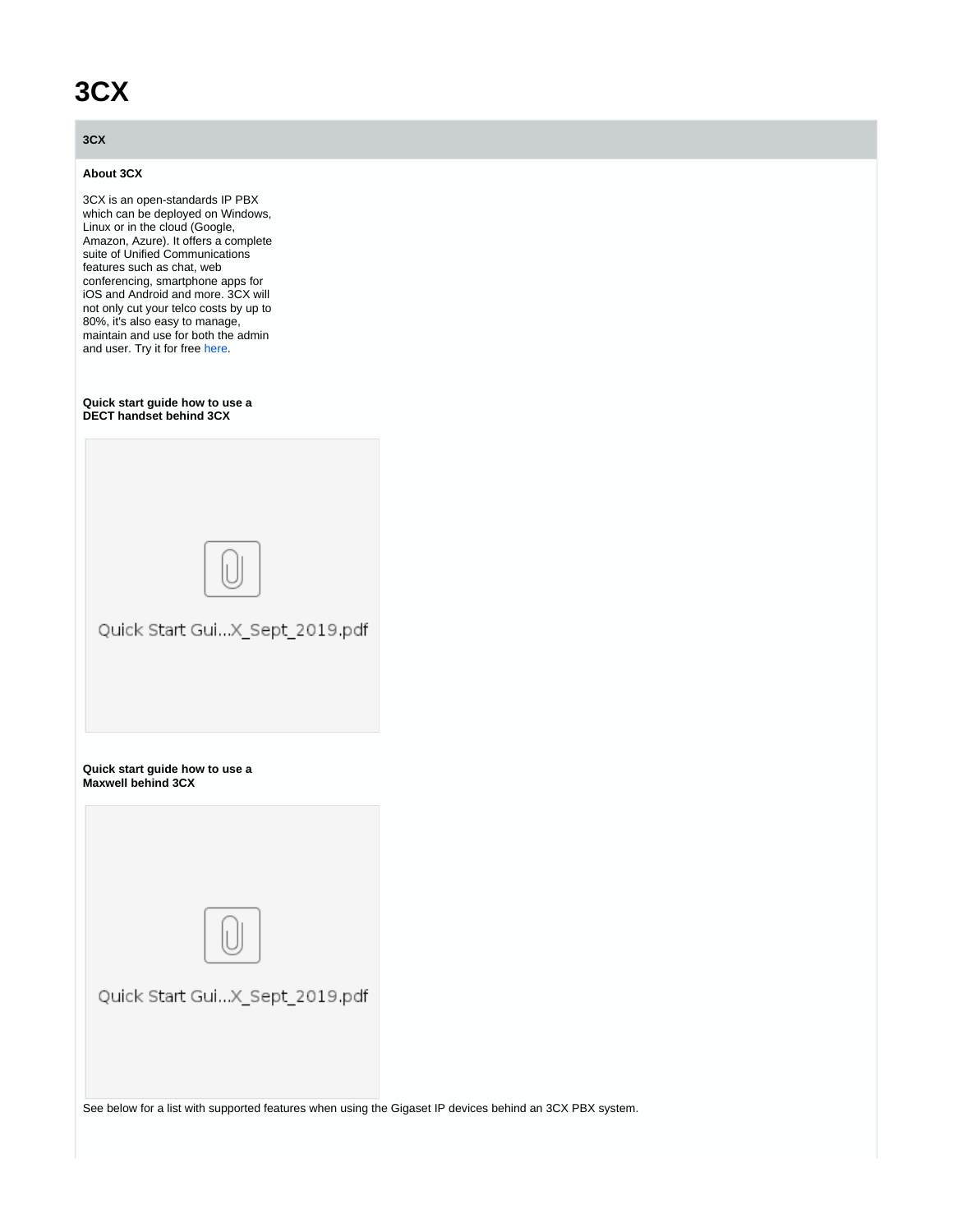| Feature                                  | N870/N670                             | N510                                      | N720                                  | <b>Maxwell B</b>    | <b>Maxwell</b><br>10 |
|------------------------------------------|---------------------------------------|-------------------------------------------|---------------------------------------|---------------------|----------------------|
| <b>3CX Status</b>                        | <b>Supported</b>                      | <b>Legacy</b><br>support                  | Legac<br>suppo                        |                     |                      |
| Gigaset software release used:           | 2.23.0                                | 240                                       | 105                                   | 3.14.8              | 2.5.33.1             |
| 3CX software used                        | V16                                   |                                           |                                       | V16                 |                      |
| <b>Basic Call</b>                        | Yes                                   | Yes                                       | Yes                                   | Yes                 | Yes                  |
| Calling line (CLIP)                      | Yes                                   | Yes                                       | Yes                                   | Yes                 | Yes                  |
| Connected line (COLP)                    | ä,                                    | $\omega$                                  | ä,                                    | ÷.                  |                      |
| Anonymous call                           | Platform<br>Feature                   | Platform<br>Feature                       | Platform<br>Feature                   | Platform<br>Feature | Platform<br>Feature  |
| Do Not Disturb                           | Yes                                   | $\blacksquare$                            | $\blacksquare$                        | Yes                 | Yes                  |
| Message waiting                          | Yes                                   | Yes                                       | Yes                                   | Yes                 | Yes                  |
| Call list/history                        | Yes                                   | Yes                                       | Yes                                   | Yes                 | Yes                  |
| Voice mail deposit/retrieval             | Yes                                   | Yes                                       | Yes                                   | Yes                 | Yes                  |
| Call waiting                             | Yes                                   | Yes                                       | Yes                                   | Yes                 | Yes                  |
| Call Hold / Toggle                       | Yes                                   | Yes                                       | $\blacksquare$                        | Yes                 | Yes                  |
| Music on Hold                            | Yes                                   | Yes                                       | Yes                                   | Yes                 | Yes                  |
| Call forward (CFU)                       | Platform<br>Feature                   | Platform<br>Feature                       | Platform<br>Feature                   | Platform<br>Feature | Platform<br>Feature  |
| Call forward (CFNR)                      | Platform<br>Feature                   | Platform<br>Feature                       | Platform<br>Feature                   | Platform<br>Feature | Platform<br>Feature  |
| Call forward (CFB)                       | Platform<br>Feature                   | Platform<br>Feature                       | Platform<br>Feature                   | Platform<br>Feature | Platform<br>Feature  |
| Call Transfer attended                   | Yes                                   | Yes                                       | Yes                                   | Yes                 | Yes                  |
| Call Transfer unattended                 | Yes                                   | Yes                                       | Yes                                   | Yes                 | Yes                  |
| Call Transfer blind                      | Yes                                   | $\mathcal{L}_{\mathcal{A}}$               | $\blacksquare$                        | $\blacksquare$      | $\blacksquare$       |
| DTMF (RFC2833)                           | Yes                                   | Yes                                       | Yes                                   | Yes                 | Yes                  |
| Conference 3pty                          | Yes                                   | Yes                                       | ÷.                                    | Yes                 | Yes                  |
| BLF Busy / Idle indication               |                                       | ä,                                        |                                       | Yes                 | Yes                  |
| Call pick-up direct ( *20*<br>extension) | Yes                                   | Yes                                       | Yes                                   | Yes                 | Yes                  |
| Call pick-up group ( *20)                | Yes                                   | Yes                                       | Yes                                   | Yes                 | Yes                  |
| Call pick-up BLF                         |                                       |                                           |                                       | Yes                 | Yes                  |
| Call completed elsewhere                 | Yes                                   | Yes                                       | Yes                                   | Yes                 | Yes                  |
| UDP / TCP                                | Yes / Yes                             | Yes / Yes                                 | Yes / Yes                             | Yes / Yes           | Yes / Yes            |
| <b>3CX Phonebook</b>                     | Yes                                   | ÷,                                        |                                       | Yes                 |                      |
| Hotdesking                               | $\frac{1}{2}$                         | $\blacksquare$                            |                                       | Yes                 |                      |
| <b>Shared Parking</b>                    | ä,                                    | ä,                                        |                                       | Yes                 |                      |
| <b>Auto provisioning</b>                 | Yes                                   | Yes                                       | Yes                                   | Yes                 | Yes                  |
| URL via Plug and Play                    | No,<br>because is FXS<br>/DECT Device | No,<br>because is FXS<br>/DECT Device     | No,<br>because is FXS<br>/DECT Device | Yes                 | ä,                   |
| Number of SIP accounts via<br>prov.      | 250/20                                | 6                                         | 100                                   | $\mathbf{1}$        | $\mathbf{1}$         |
| Web Language                             | • English<br>German                   | • English<br>German<br>French<br>• Polish | Yes                                   | Yes                 | Yes                  |
| Change device web-password               | Yes                                   | ä,                                        | ÷,                                    | Yes                 |                      |
| Time zones                               | Yes                                   | Yes                                       | Yes                                   | Yes                 |                      |